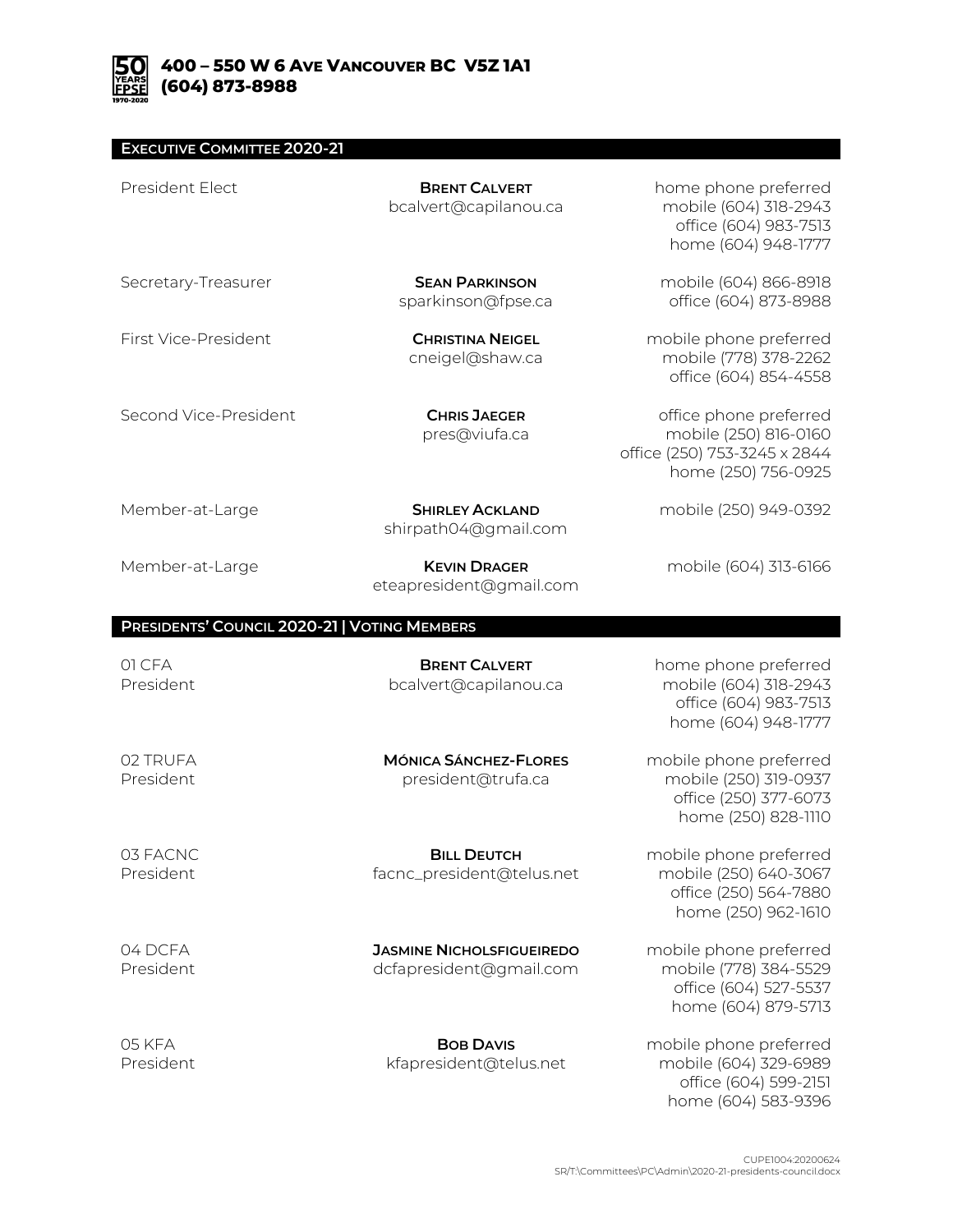## **VOTING MEMBERS CONTINUED**

06 CORFA President

07 UFVFSA President

08 VIUFA President

**ROD HAYWARD** president@ufv-fsa.ca

**JOAN KAUN** joankaun@gmail.com

**CHRIS JAEGER** pres@viufa.ca

09 OCFA President

10 SCFA President

11 AWU President

12 CCFA President

**SHARON MANSIERE** smansiere@okanagan.bc.ca

> **LUI MARINELLI** lmarinelli@selkirk.ca

**MARJA BURROWS** marmarlt@hotmail.com

**CHRIS AYLES** cayles@camosun.bc.ca

14 LFA President

15 VCCFA President

16 NICFA President

17 TRUOLFA President

19 NVITEA President

21 ETEA President

**SCOTT MCLEAN** scott.mclean@langarafaculty.ca

> **TARYN THOMSON** tthomson@vccfa.ca

**SHIRLEY ACKLAND** shirpath04@gmail.com

**MARK SALOPEK** truol.president@gmail.com

> **SHARON MCIVOR** bearclaw@shaw.ca

**KEVIN DRAGER** eteapresident@gmail.com

mobile phone preferred mobile (250) 421-8402 office (250) 489-2751 x 3402

> mobile phone preferred mobile (778) 255-8878 office (604) 854-4530 home (604) 852-2529

office phone preferred mobile (250) 816-0160 office (250) 753-3245 x 2844 home (250) 756-0925

mobile phone preferred mobile (250) 328-2206 office (250) 492-4305 x 3234 home (250) 494-4280

office (250) 365-1269

mobile phone preferred mobile (250) 615-7167 office (250) 636-6511 x 5334

mobile phone preferred mobile (250) 891-7727 office (250) 370-3594

mobile (604) 789-7004

mobile phone preferred mobile (604) 992-1464 office (604) 688-6210

mobile (250) 949-0392

office (250) 852-6976

mobile phone preferred mobile (250) 378-7479 office (250) 378-3348 home (250) 378-5969

mobile (604) 313-6166